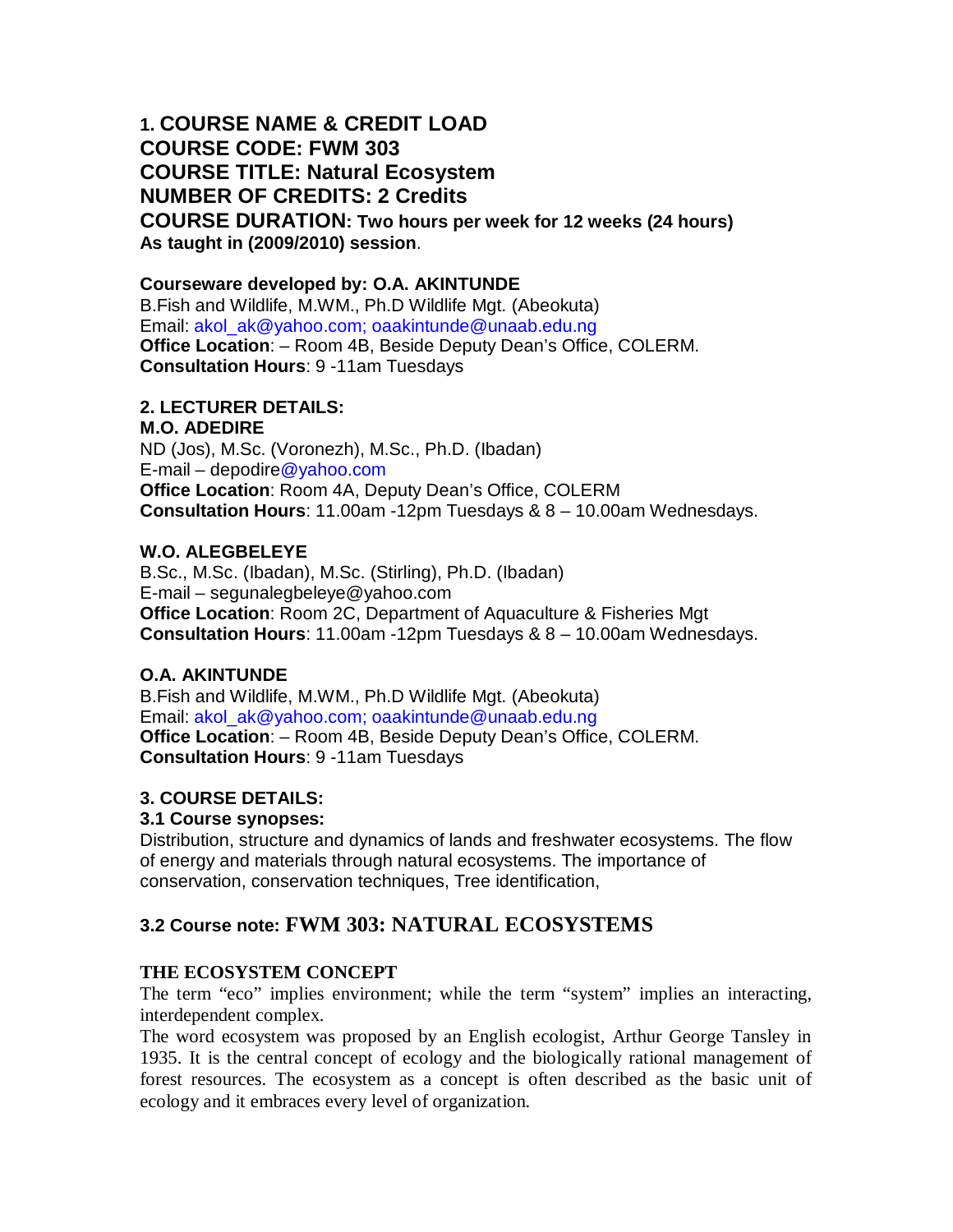An ecosystem (i.e. the contraction of the phrase 'ecological system') is a discrete structural-functional life sustaining system. It is a network of interactions between living organisms and physical, chemical, biological and social environments.

There are two basic components of the ecosystem: first, the biotic part, which is living, and second, the abiotic part, which is non-living. Both of these components are equally important to the ecosystem because without one of them the system would not function. The biotic and abiotic components in a habitat constitute an interacting environmental system in which inorganic constituents are synthesized into organic structure and through energy exchange processes, life of various forms exists in the system. Such a dynamic environmental system is known as ECOSYSTEM. i. e a contraction of the phrase 'ecological system'.

A system implies coordinated functioning of different components. Ecosystems are the subject matter of ecology, and an understanding of their structure and function is the concern of the ecologist.

Simply defined, an ecosystem is a natural system consisting of living communities and their environment interacting to form a stable unit.

In an ecosystem the abiotic components which include all the factors of the non-living environment such as light, air, water, minerals provide the matrix for the synthesis and perpetuation of organic component (protoplasm).

The synthesis and perpetuation processes involve energy exchange and this energy comes from the sun in the form of light. Thus, in any ecosystem there must be:

- 1. Inorganic constituents. i. e. the abiotic component (air, water, mineral salts nutrient elements).
- 2. Organisms (plants and animals) i.e. the biotic component, and
- 3. Energy input.

These three interact and form an environmental system. Based on their functions, organisms . i. e. the biotic component can be divided into three parts:

- a) Producers
- b) Consumers
- c) Decomposers

The inorganic constituents are synthesized into organic structures by the green plants (primary producers) through photosynthesis and solar energy is utilized in the process. The green plants become the source of energy for the animals (herbivores – primary consumers), these animals become source of energy for the flesh eating animals (carnivores – secondary consumers). Animals of all types grow and add organic matter to their body weight and their source of energy is the complex organic compounds taken as food, are known as secondary producers. All these living organisms whether plants or animals have definite life span and die. The dead organic structures provide food for the bacteria, fungi and lots of microbes which ultimately decompose the organic structure and break the complex molecules and liberate the inorganic components into the environment. These organisms are known as **decomposers**. During the process of decomposition of the organic molecules the energy which kept the inorganic components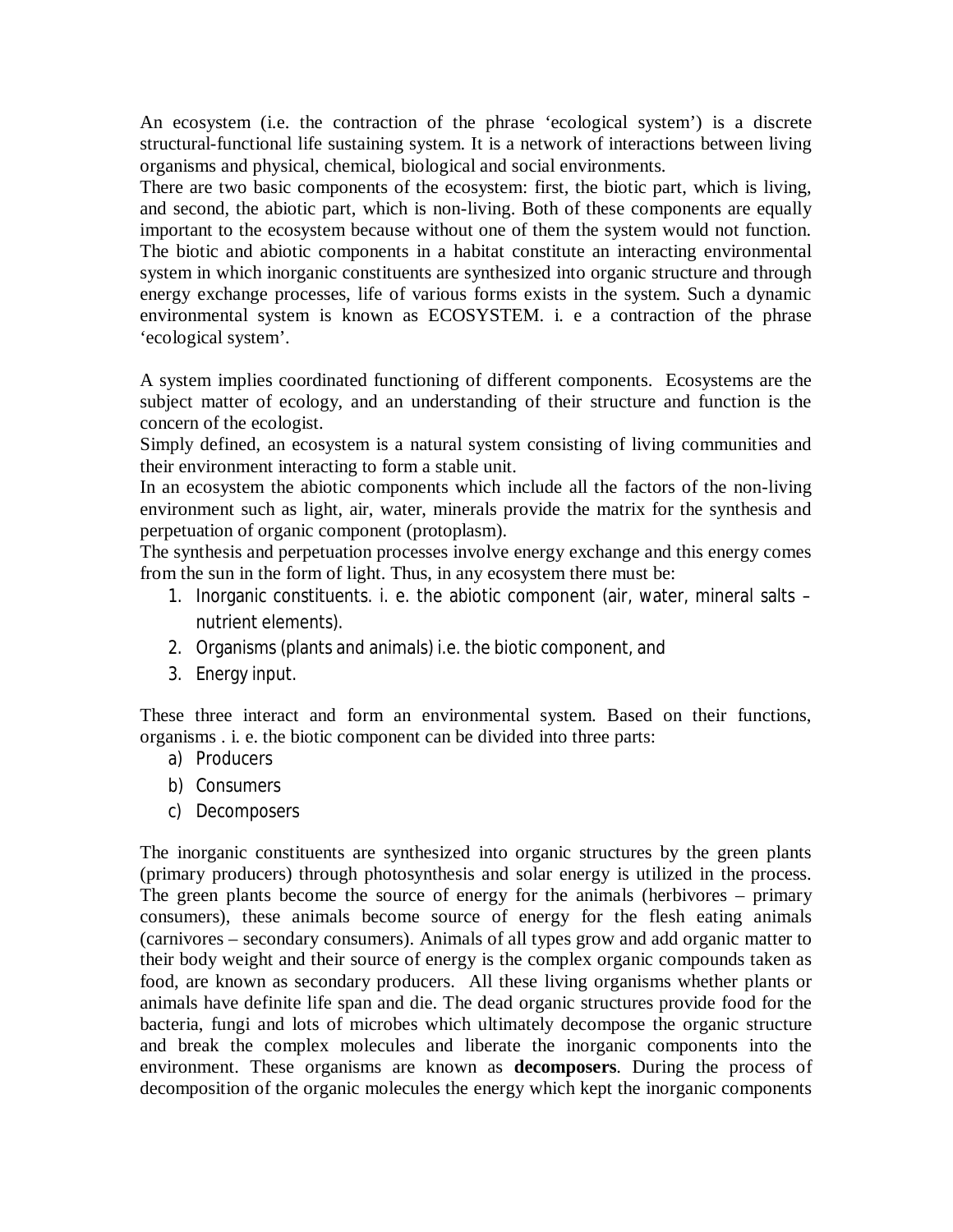bound together in the form of organic molecules gets liberated and dissipated in the environment as heat energy. Thus, in an ecosystem the inorganic materials (air, water, mineral salts) keep on circulating from the abiotic environment to the biotic components and back to the abiotic state. This circulatory cycle is known as BIOGEOCHEMICAL CYCLE. The energy, unlike abiotic components, has a unidirectional and non-cyclic passage in the ecosystem. It enters into the ecosystem in the form of light (solar energy), flows through the ecosystem and ultimately passes out in the form of heat.

## **THE MAJOR ATTRIBUTES OF ECOSYSTEMS**

The term ecosystem is a concept with six major attributes:

- 1. The attribute of **STRUCTURE.** Ecosystems are made up of biotic and abiotic subcomponents. At the very least, a terrestrial ecosystem must have green plants, a substrate, and an atmosphere, and in most ecosystems there must be an appropriate mixture of plants, animals and microbes if the ecosystem is to function. Terrestrial ecosystems normally of a complex biotic community together with soil and atmosphere, a source of energy (generally the sun), and a supply of water.
- 2. The attribute of **FUNCTION.** The constant exchange of matter and energy between the physical environment and the living community. Because living and non-living things are both composed of energy and matter, and because it is often difficult to define when organic material is alive and when it is dead, there are considerable advantages in looking at an ecosystem in terms of physicalchemical entity. Within this entity there is a constant exchange of matter and energy between different components, some of which have the characteristics of life and some of which do not. This way of looking at ecosystems in no way denies the importance of the more traditional genetic view of life; it is complementary to it.
- 3. The attribute of **COMPLEXITY.** This results from high level of biological integration that is inherent in an ecosystem. All events and conditions in ecosystems are multiply determined. They are therefore difficult to predict without a considerable knowledge of the structure and functional processes of the system.
- 4. The attribute of **INTERACTION AND INTERDEPENDENCY**. So complete is the interconnectedness of the various living and non-living components of the ecosystem that a change in any one will result in a subsequent change in almost all the others.
- **5. NO INHERENT DEFINITION OF SPATIAL DIMENSIONS.** The term ecosystem focuses on the structure, the complexity of organization, the interaction and interdependency, and the functioning of the system, and not on the geographical boundaries of the system.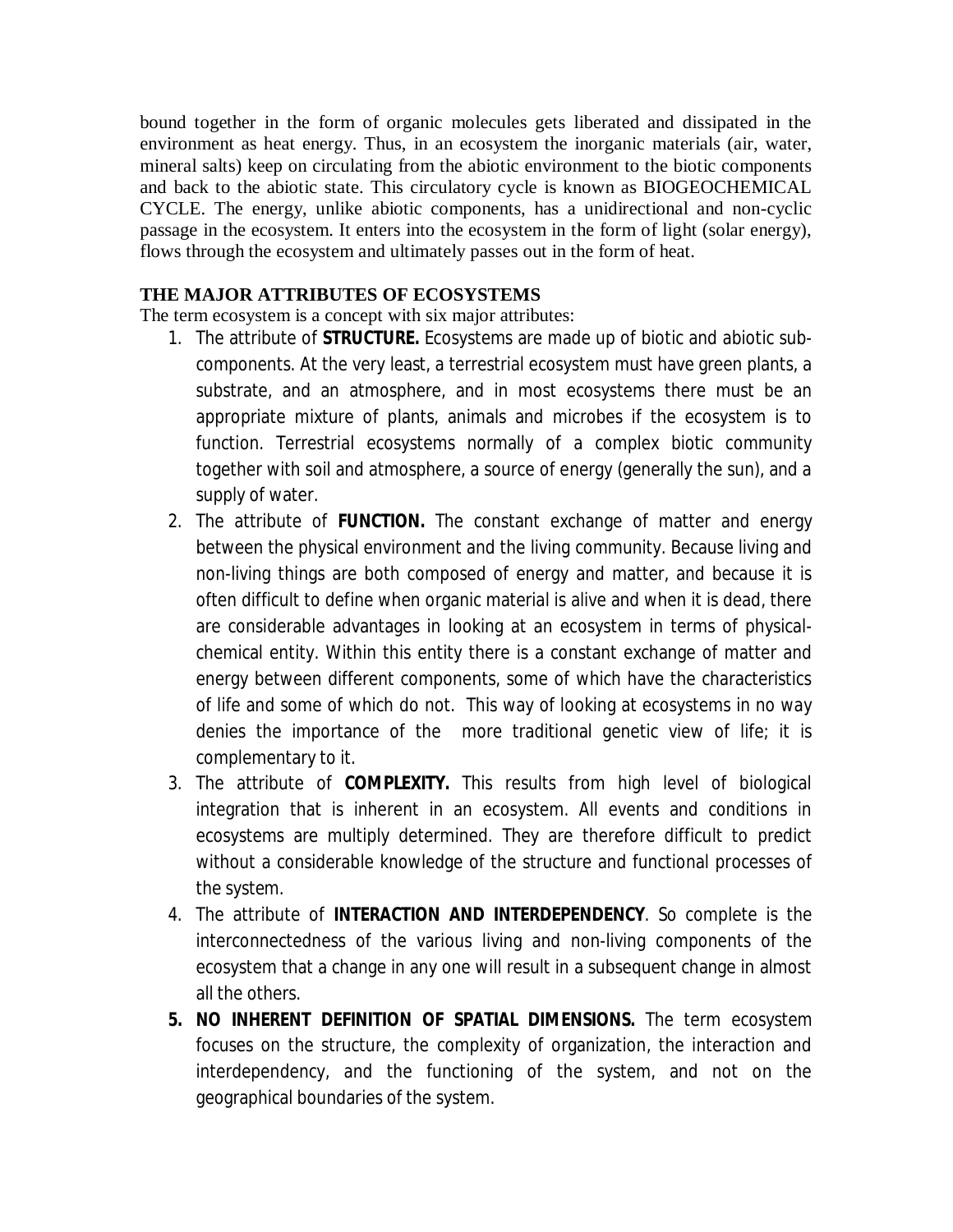**6. TEMPORAL CHANGE.** Ecosystems are not static, unchanging systems. In addition to the continuous exchanges of matter and energy, the entire structure and function of an ecosystem undergoes change over time.

## **THE MAJOR ECOSYSTEMS**

In the broadest sense, there are **three** major types of ecosystems; namely,

- 1. Terrestrial Ecosystems,
- 2. Aquatic Ecosystems,
- 3. Underground Ecosystems.

In turn, in each type; subdivisions can be recognized. For example, there are freshwater, estuarine and marine aquatic ecosystems and several major types of terrestrial ecosystems, such as grassland, forest and tundra. The aquatic ecosystems are distinguished on the basis of a major chemical difference ( i. e. salt content), the terrestrial ones on the other hand; are generally distinguished on the basis of the predominant type of vegetation (grass, trees etc.).

## **I. TERRESTRIAL ECOSYSTEMS**

## **A) Natural Terrestrial Ecosystems**

- 1. Wet Coastal Ecosystems,
- 2. Dry Coastal Ecosystems,
- 3. Polar and Alpine Tundra,
- 4. Mires: Swamp, Bog, Fen and Moor,
- 5. Temperate Deserts and Semi-Deserts,
- 6. Coniferous Forest,
- 7. Temperate Deciduous Forests,
- 8. Natural Grasslands,
- 9. Heathlands and related shrublands,
- 10. Temperate Broadleaved Evergreen Forests,
- 11. Mediterranean –Type Shrublands,
- 12. Hot Deserts and Arid Shrublands,
- 13. Tropical Savannas,
- 14. Tropical Rain Forest Ecosystems,
- 15. Forested Wetlands,
- 16. Ecosystems of disturbed Ground.

## **B) Managed Terrestrial Ecosystems**

- 1. Managed Grasslands,
- 2. Field crops Ecosystems,
- 3. Tree crop Ecosystems,
- 4. Greenhouse Ecosystems,
- 5. Bioindustrial Ecosystems.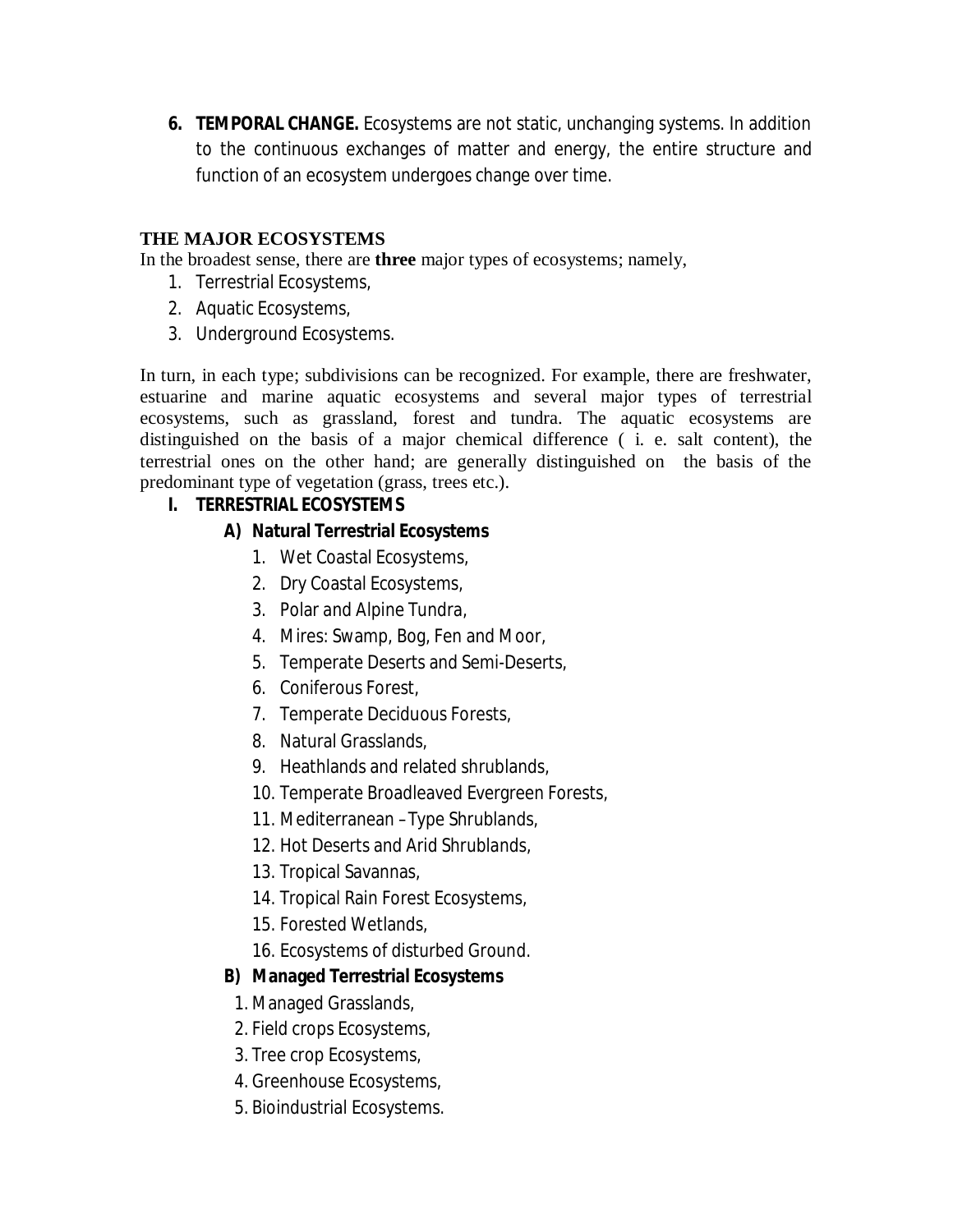# **II. AQUATIC ECOSYSTEMS**

# **A) Inland Aquatic Ecosystems**

- 1. River and Stream Ecosystems,
- 2. Lakes and reservoirs

# **B) Marine Ecosystems**

- 1. Intertidal and littoral Ecosystems,
- 2. Coral Reefs,
- 3. Estuaries and enclosed seas,
- 4. Continental Shelves,
- 5. Ecosystems of the Deep Oceans.

# **C) Managed aquatic Ecosystems**

1. Managed Aquatic Ecosystems

# **III UNDERGROUND ECOSYSTEMS**

1. Subterranean Biota

# **ECOLOGICAL ENERGETICS**

The study of the energy relationships (inputs, storage, transfer and outputs) of ecosystems is called **ECOLOGICAL ENERGETICS.** Energy is the driving force of ecosystems. Organisms are accumulations of energy. Energy itself can take several forms or states. Four of these are most important:

- 1. **Radiant energy** This is the energy of light and is composed of a broad spectrum of electromagnetic waves radiating from the sun.
- 2. **Chemical energy**  This is the energy stored in chemical compounds.
- 3. **Heat energy** Heat energy results from the conversion of non-random to random molecular movements. This sort of energy is released whenever work is done. All types of work are included here, not only muscular contractions but also the complicated growth of organisms.
- 4. **Kinetic energy** (energy in motion) This is energy which an organism possesses from its movement. The potential energy of chemical substances is converted to kinetic energy by means of movement when it is released to do work.

# **ENERGY FLOW IN ECOSYSTEMS**

Energy flow in ecosystems obeys the two laws of thermodynamics. **The first law of thermodynamics** which is also called **the principle of conservation of energy** states that energy may be transformed from one type into another, but it can never be created or destroyed. For example, light energy can be transformed into heat energy or into plantfood energy (chemical energy). In the process of transformation of light energy into plant-food energy, no energy is lost or destroyed, only its form is changed.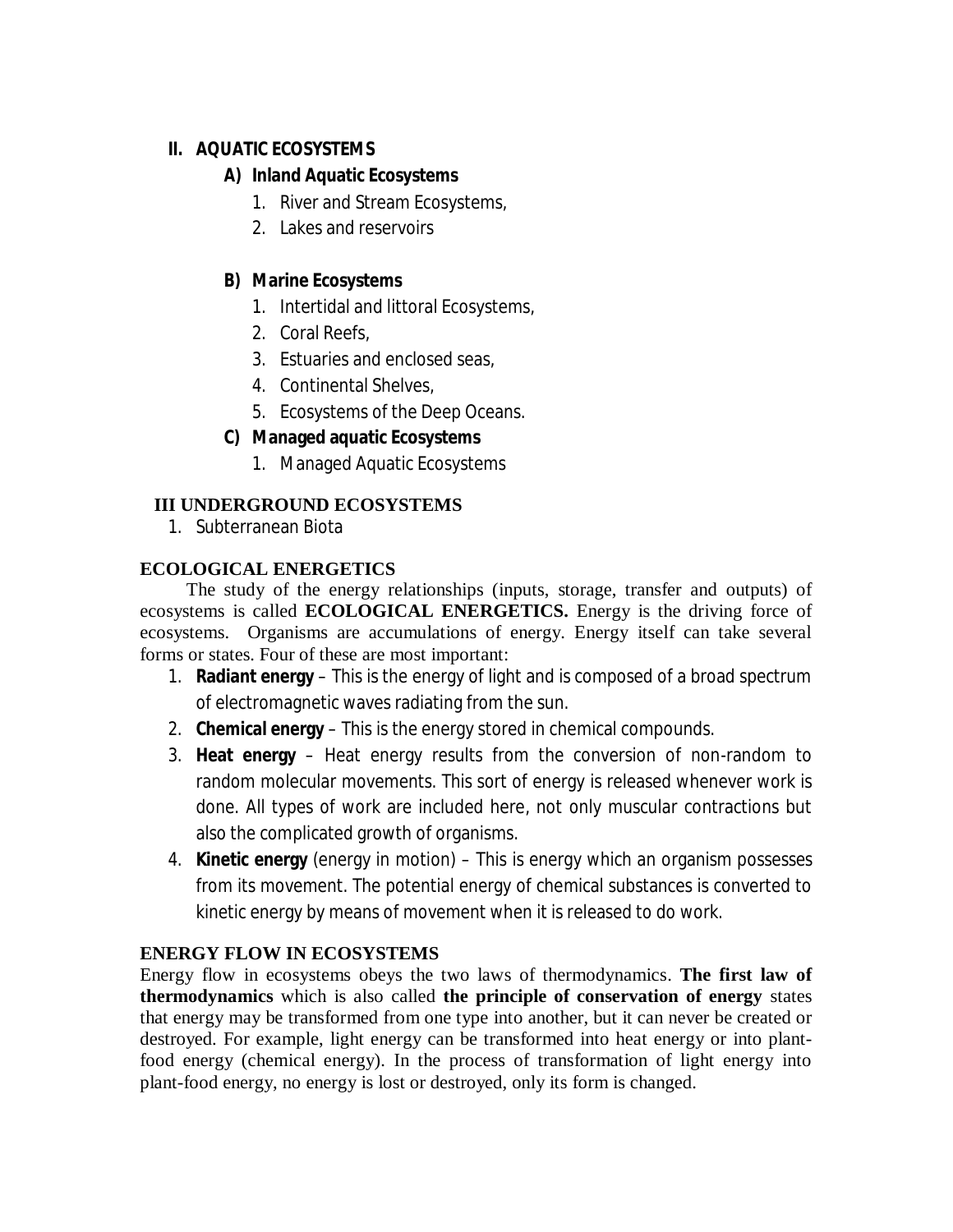**The second law of thermodynamics** which is called **the principle of degradation of energy** states that no transformation of energy will occur unless energy is degraded from a concentrated form to a more dispersed form, and further that no transformation is 100% efficient.

Energy is quite different from matter in that it has unidirectional, non-cyclic passage through an ecosystem. During such a single cycle of energy flow in an ecosystem, the second law of thermodynamics shows that it is degraded as it progresses, so that it is gradually dispersed and lost to the surroundings in a non-usable form (entropy). The function of all biological systems, including crops, follows the second law of thermodynamics when solar energy ( a high-energy form) is converted into chemical energy. Plants utilize this chemical energy in the process of building their own tissue. Some of the energy being changed from light to chemical energy is lost as heat that dissipates into the surrounding environment.

## **BASIC LAWS OF ENERGY FLOW**

The biotic (living) component of an ecosystem carries out two basic tasks:

- 1) Fixing and utilizing solar energy.
- 2) Conserving and recycling of mineral resources.

Energy from the sun is the ultimate driving force of all ecosystems. The collection of solar energy needed to power the entire ecosystem depends directly on the plant population. Plants themselves depend on solar energy to meet their own energy needs. Of the total collected about 25% is used for respiration, 35% for building and maintaining structure, and 35% for reproduction (seeds). Plants also produce a surplus used by the consumers and reducers/decomposers. Some animal consumers feed directly upon the plant population but others obtain their energy by feeding on the first- order consumers. In general, the amount of energy removed from the plant population by animals feeding on living plants is small, estimated at about 5%. The green plants do work with the energy of sunlight to collect nutrients from the soil and gases from the air to produce food. The food energy is passed through the system in the food chains and webs from one trophic level to the next. In this way, energy flows through the system. Ecologists have traditionally looked at this energy flow in ecosystems in the same way as other scientists have examined energy flow in other physical systems.

As the heterotrophs are unable to fix the solar energy, energy fixed by the autotrophs is made available to the heterotrophs through their food. As stated in the second law of thermodynamics, when the plants are eaten by the animals; the food is assimilated and transformed into animal tissues. This transformation is not 100% efficient and approximately 90% of the energy trapped in the plant tissues is lost from the animal body through excreta and metabolic activities and only 10% of the energy is stored in the herbivore tissue. When the herbivore is eaten by a carnivore; a third step of energy transformation takes place in the body of the carnivore and during metabolic activities and through excreta the carnivore looses a major part of the energy and approximately 30 to 50% is transformed as its body tissue.

The flow of energy through food chain from the autotrophs through herbivores and ultimately through the decomposers is a continuous process in any ecosystem. Energy input into the biota is through sunlight and the exit is in the form of heat which dissipates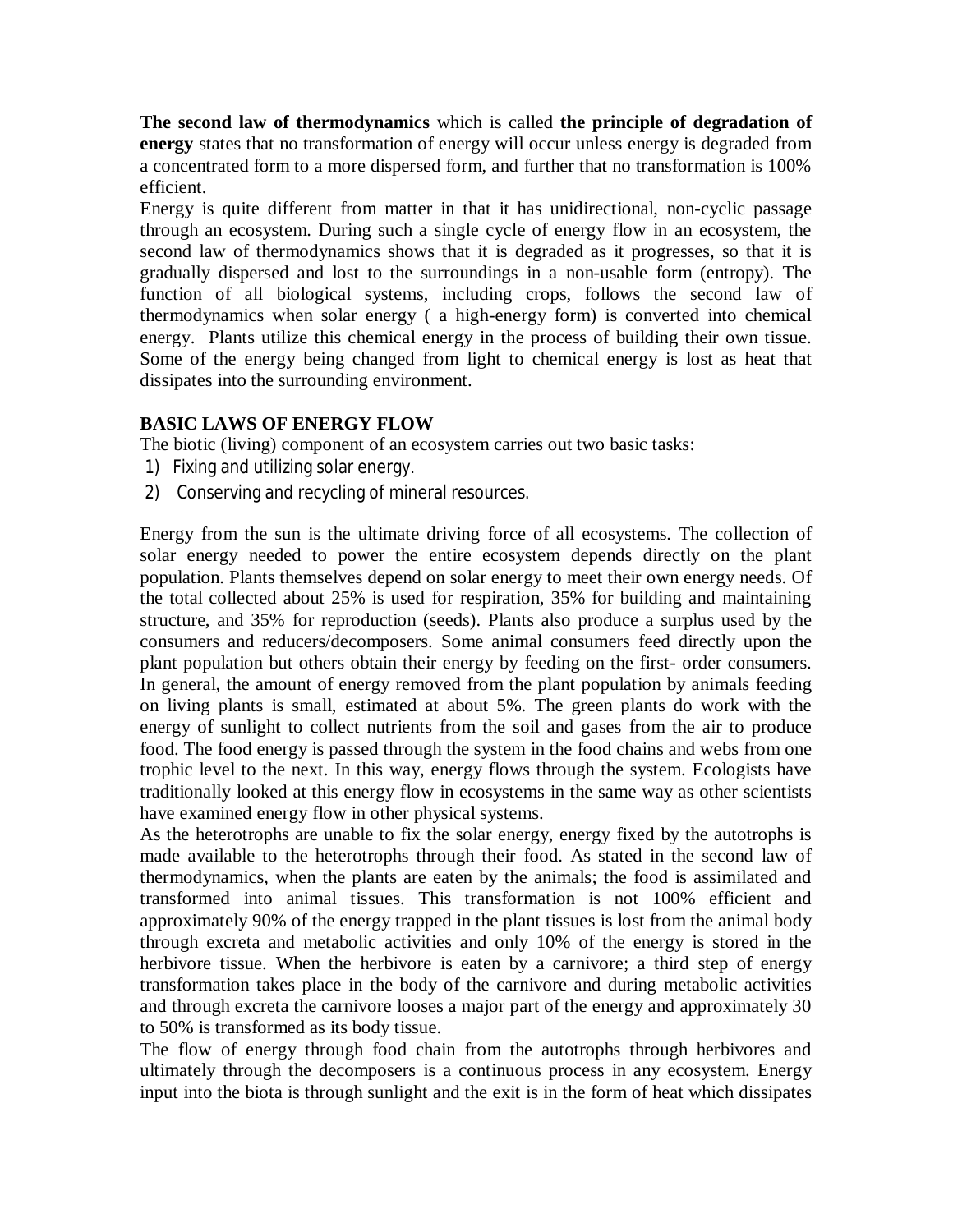into the space. Within the ecosystem the energy is stored in living or dead organic parts which form food of the consumers and decomposers.

## **TROPHIC STRUCTURE OF ECOSYSTEMS**

All organisms with similar feeding habits are grouped together and known as **TROPHIC LEVEL.** 

Food Chains- The transfer of food energy from the source in the plants through a series of organisms with repeated stages of eating and being eaten is known as the FOOD CHAIN. Food chain can be a simple form as in:

Plants herbivores carnivores decomposers. e.g. in a marine ecosystem a food chain could be :

Phytoplankton zooplankton whales bacteria.

Often there are more than four steps in a food chain. For example, an ecosystem could contain a sequence of three types of carnivores feeding on each other.

Plants herbivores carnivores carnivores carnivores decomposers.

However, it is rare to find more than six steps in a food chain.

There are two basic types of food chains:

- 1) Grazing food chain; and
- 2) Detritus food chain.

GRAZING FOOD CHAIN- In grazing food chain; the **plants** are **eaten live** by the herbivores. This involves a fairly rapid and direct transfer of food energy from the living plants to grazing animals and carnivores.

DETRITUS FOOD CHAIN – In detritus food chain; **dead plants materials** (detritus), such as dead leaves, **is eaten** by a group of animals known as DETRITIVORES.

In terrestrial ecosystems; detritivores include soil mites, earthworms and millipedes, and in the aquatic ecosystems they include various worms and mollusks. The detritus food chain transmit energy to other ecosystem components more slowly than the grazing food chain chain does. Dead plant material (detritus) may remain in the system for a long time before it is consumed, although the action of the detritivores is often aided by the decomposers. Detritus food chains are generally more complicated than then grazing food chains. The two types of food chain may exist separately or they may operate in conjuction with each other.

FOOD WEB – Although simple linear food chains can be found in many types of ecosystems, feeding relationships are frequently more complicated than this because the majority of animals consume a wide variety of food. Most herbivores eat many types of plant, while most carnivores eat several types of herbivores and other carnivores.

Consequently, the linear food chains interconnect to form FOOD WEBS.

The grazing and detritus food chains often link up in food webs at the carnivore level.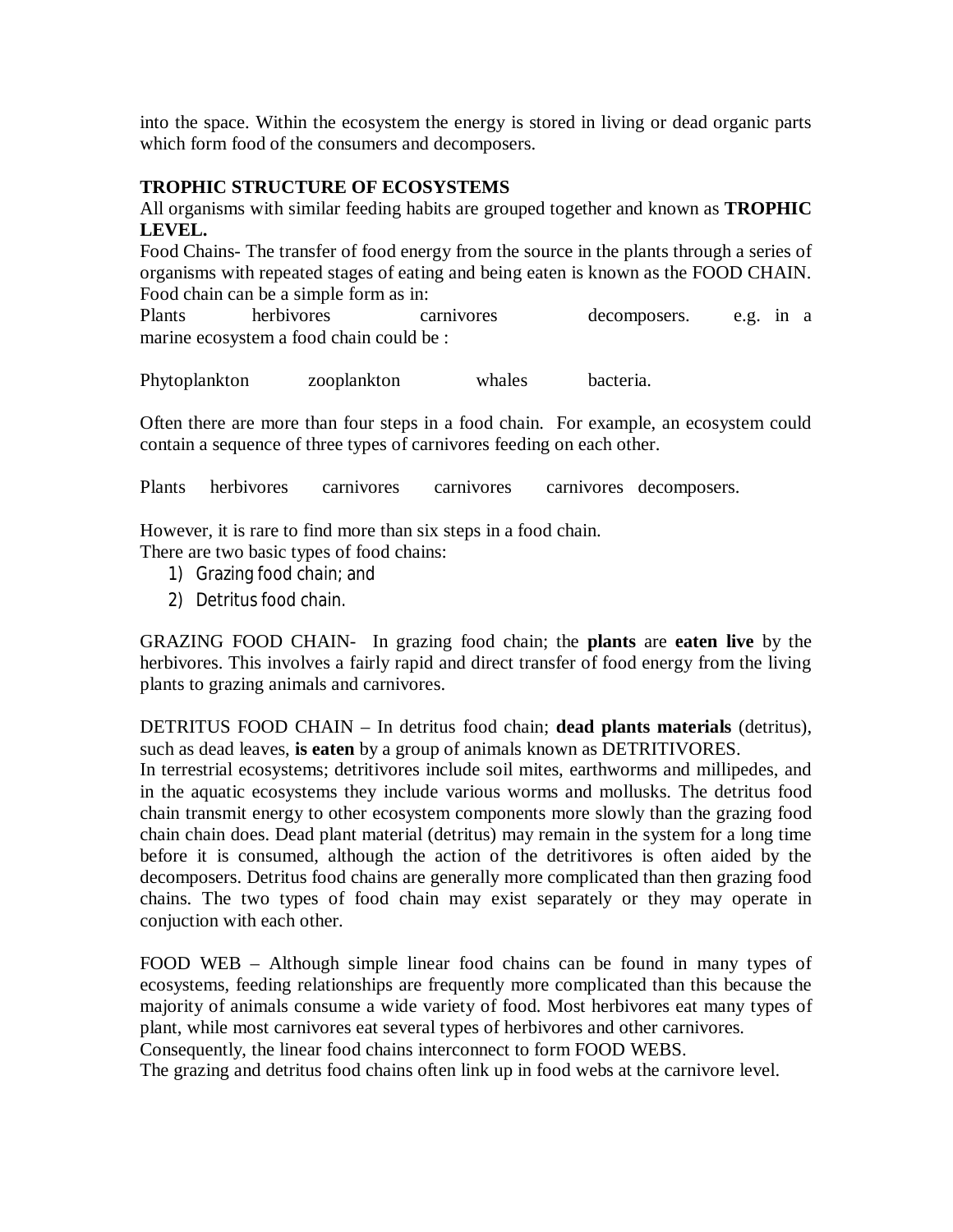The patterns of feeding relationships in food chains and webs can be determined by several techniques such as:

- 1) by analyzing the gut contents of animals
- 2) by introducing radioactive tracers to plants and monitoring their progress through the system.

## **ECOLOGICAL PYRAMIDS**

In a grazing food chain the trophic structure can be

Green plants ------- Herbivore----Carnivore--- Top carnivore------ Decomposers  $T_1$   $T_2$   $T_3$   $T_4$   $T_5$ Elton, a biologist, observed that the number of organisms at  $T_1$  is always higher than that of  $T_2$  and at  $T_{4: it is least.}$ 

Trophic structure of an ecosystem could be indicated by means of ecological pyramids in which T1 (green plants) form the base and successive levels (consumers- T2, T3 and T4 ) form the tiers which make up the apex.

These pyramids are three types:

1.Pyramid of numbers;

2.Pyramid of biomass;

3.Pyramid of energy.

The first TWO types of pyramids give us information about standing crop (i.e. the amount of biomass at any time) of the ecosystem; while the third type (i.e. pyramid of energy) is indicative of the productivity of the system; and each bar represents the total amount of energy utilized at each trophic level.

## **1. PYRAMID OF NUMBER**

In Africa, it has been estimated that the support of a single lion necessitates the slaughter of around 50 Zebras or their equivalent a year. The need to quantify the relationship between predators and their prey led Elton to coin the phrase, pyramid of numbers. In an ecosystem; if we count the number of individuals belonging to each of the trophic levels and represent them in successive levels in tiers, we shall get the following types of pyramids A and B.

- A When the primary producers are small as in grassland or aquatic habita
- B When the primary producers are large as tree.

The pyramid of numbers enables us to ascertain the numerical relationships between producers and consumers within a particular ecosystem. Its principal limitation is that it provides no basis for a comparison of different ecosystems.e.g. a pond and a stream,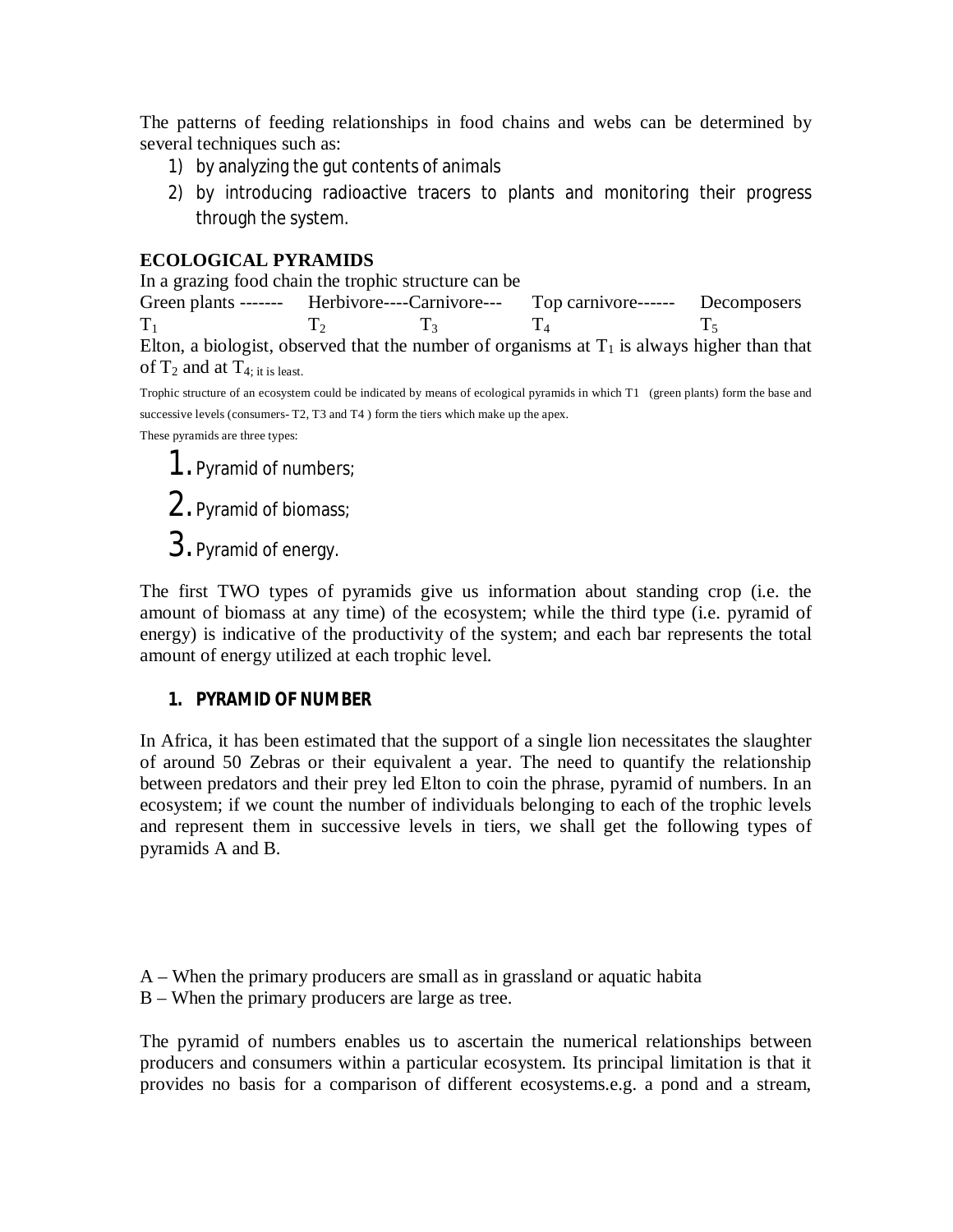where the situations are quite different. The problem can be overcome to some extent if we use as our parameter the dry mass (biomass) of organisms rather than their numbers. BIOMASS – is the weight of an organism after all the water has been removed.

## **2. PYRAMID OF BIOMASS**

This is also useful for visualizing an ecosystem. In such a pyramid, the biomass of all the individuals of a trophic level are added together. The pyramid of biomass shows how, in general, biomass tends to decrease along with energy transfer.

Pyramid of biomass differ for terrestrial and aquatic ecosystems. In terrestrial ecosystems the biomass of all the primary producers is always maximum at any time and the top carnivores have minimum biomass. In ocean (aquatic) system, however, the situation is different and the biomass of the consumers is always higher than that of the primary producers which are diatoms etc; and have a shorter life-span. Pyramid of Biomass could be represented as shown below:

Terrestrial Ecosystem **Aquatic Ecosystem** 

The pyramid is upright in the case of terrestrial ecosystem and inverted in that of aquatic ecosystem.

# **3. PYRAMID OF ENERGY**

The pyramids of number and biomass do not give an estimate of production rate of the ecosystem and in order to know the ecological efficiency (the efficiency of energy transfer from one trophic level to the next) or productivity of the ecosystem, we base the pyramid on energy accumulation pattern at different trophic levels.

The energy available for use by organisms at each trophic level averages only approximately 10% of the preceding level. This means that as much as 90% of the energy is used up or lost during metabolism. In a pond ecosystem, for example, for every 1,000 kilocalories of energy taken in as light by the algae, which are the producers, almost 900 Kcal. are available to the minnows that eat the algae.

Bass, the secondary consumers that eat minnows, receive only 10% Kcal. or only 0.01 of the original energy input. If a human catches and eat the bass, the energy he/she receives is only 1 kilocalorie, or 0.001 of the energy initially stored by the algae.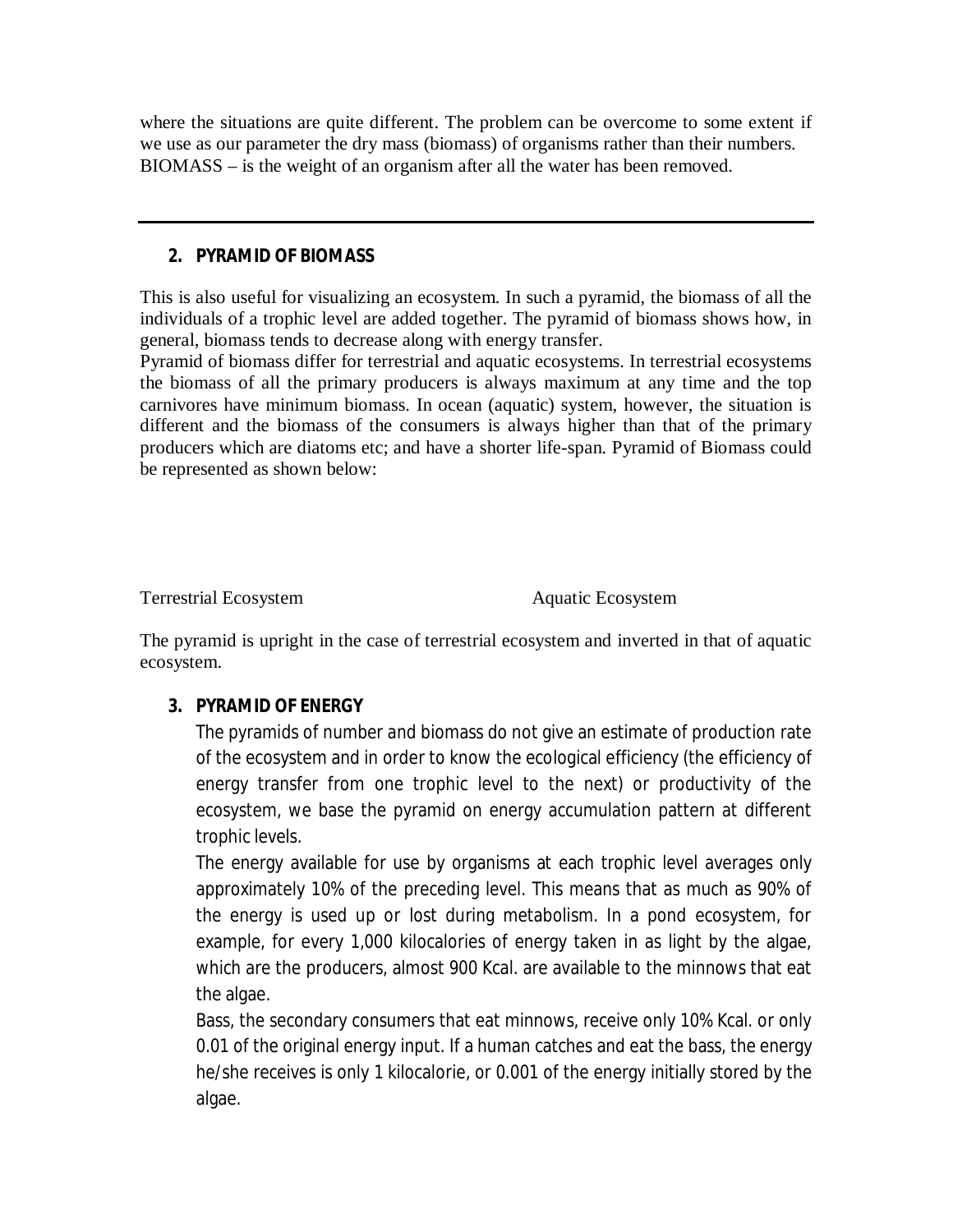To visualize this decrease in available energy in an ecosystem, ecologists create diagrams called Ecological pyramids and an energy pyramid shows the amount of energy, measured in calories, contained in the bodies of organisms at each trophic level. Notice that at each level. Less energy is available .i.e. such a pyramid for all ecosystems is always an upright one.

#### **CYCLING OF NUTRIENTS IN ECOSYSTEMS**

Movement and storage of energy in ecosystems are inseparable from the accumulation, storage, transfer and recycling of the chemical elements associated with this energy. Understanding one requires knowledge of the other. The study of the dynamics of these chemical elements is the focus of the ecological discipline known as BIOGEOCHEMISTRY. Energy enters, flows through, and is ultimately lost from an ecosystem. It does not cycle because it is not reused once it has been converted to heat. The chemical elements involved in this energy flow behave differently. Once they are released from their association with energy in an organic molecule, they are returned to the non living part of the ecosystem, where they may again become available for uptake by plants. Once in plants, they are reunited with solar energy in the form of a new organic molecule.

Alternatively, they may be moved to another ecosystem or may go into long-term storage. Chemicals associated with energy flow. i.e. nutrients, are therefore cycled: they are reused within the ecosystem indefinitely unless they are transferred to the cycle of another ecosystem or are converted to along-term immobile form. The cycling of nutrients in ecosystems is complex. Two simultaneous processes, MINERALIZATION and IMMOBILIZATION, are involved in nutrient cycling.

IMMOBILIZATION is the uptake of inorganic elements (nutrients) from the soil by organisms and conversion of the elements into microbial and plant tissues. These nutrients are used for growth and are incorporated into organic matter.

MINERALIZATION is the conversion of the elements in organic matter into mineral or ionic forms such as NH<sub>3</sub>,  $Ca^2$ , H<sub>2</sub>PO<sub>4</sub>, SO<sub>4</sub><sup>2</sup> and K<sup>+</sup>. These ions then exist in the soil solution and are available for another cycle of immobilization and mineralization.

The forest nutrient cycle has THREE major segments; viz:

- i) the nutrient uptake;
- ii) nutrient accumulation in the biomass (roots, stem, branches, leaves and other vegetation) and
- iii) nutrient return.

Below is a diagram showing the pathways in typical biogeochemical cycles in natural forest ecosystems.: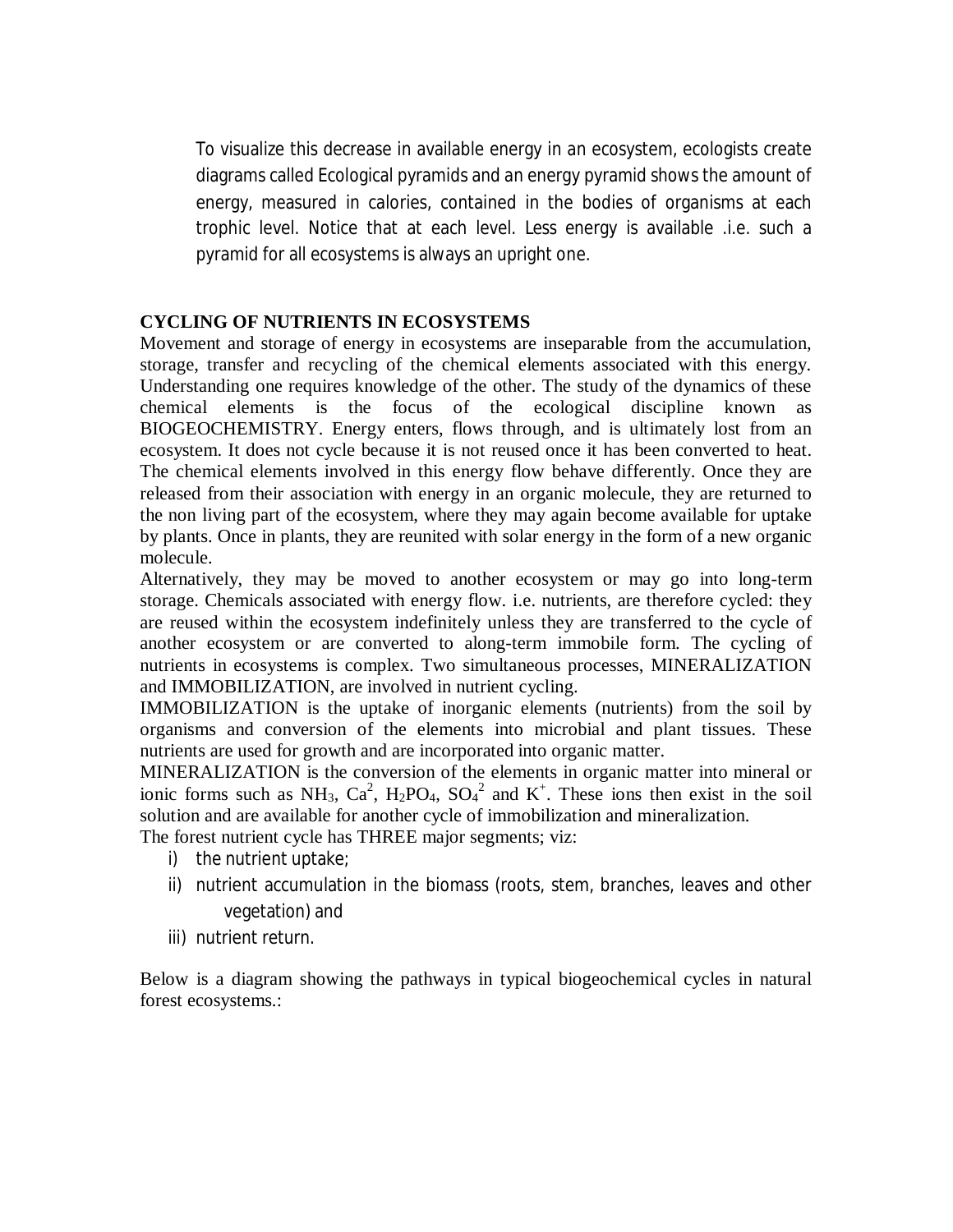### **PATHWAYS IN TYPICAL BIOGEOCHEMICAL CYCLES IN NATURAL FOREST ECOSYSTEMS**

The nutrient storage pattern in soil, wood, litter and leaf differs in tropical and temperate forest ecosystems. In temperate regions more than 50% of the nutrients is always present in the soil, while in the tropics about 80% of the nutrients are locked up in the biomass as organic matter and only 20% is present in the soil. This situation may be due to slow decomposition rate in the cold temperate soils. Removal of temperate forest does not deplete mineral contents of the soil, while in tropical regions forest removal depletes soil of its mineral wealth by 80%. For this reason agriculture in 'forest clearings' in tropical countries fails after a couple of years as much of the minerals are removed along with the wood and the remaining portion is washed or leached away when the soil is exposed to heavy rains.

#### **BIOLOGICAL DIVERSITY**

Is the total variety of genetic strains species and ecosystems. It is continually changing as evolution gives rise to new spp. while new ecological conditions cause others to disappear. There are virtually ecosystems in the world that are natural in their sense of having escape human influence.

Natural ecosystem have largely disappeared from most upper income countries and densely populated lower income countries and are under pressure. Forest, wetlands, scrublands and Grasslands are all been converted and agriculture and other human activities such as Building and structure, mining, urbanization deforestation, industrialization, oil spillage, over population, poaching.

Human activities are now accelerating the depletion and extinction of spps. Biological diversity should be conserved as a matter of principle because all spps. deserves respect regardless of dir use to humanity and also because they are all components of our life support system.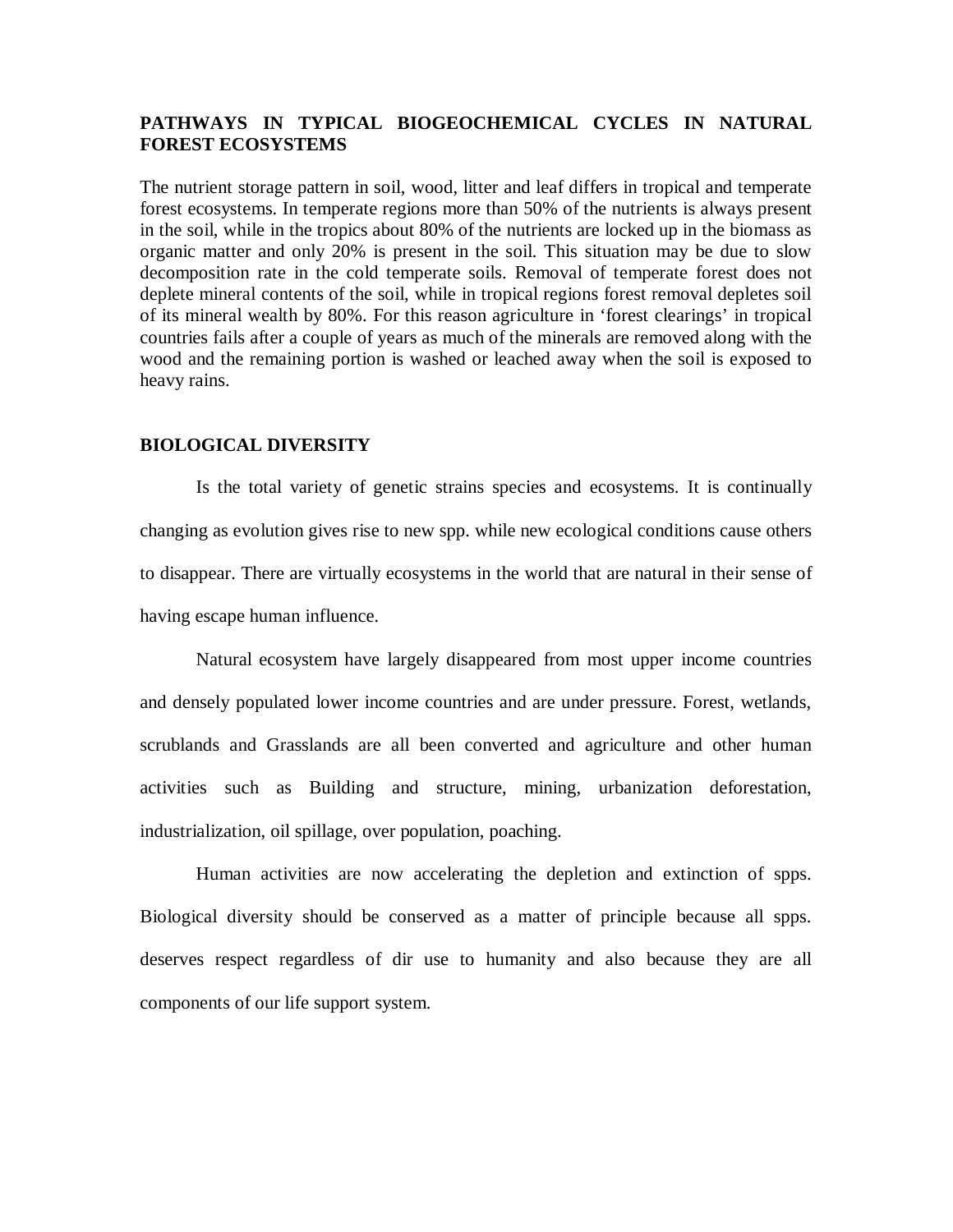Ecosystem is a dynamic complex environment of plants, animals and microorganisms and non-living components interacting as a functional unit such interaction include feeding, energy flow, material cycles etc.

There are to components of ecosystem.

- (i) Living component (Biotic component Plants, animals & micro-organisms)
- (ii) Non-living component (Abiotic)

Abiotic component is further divided into two these are:

- Climatic factors this includes Temperature, Rainfall, sunlight, Relative humidy,  $CO<sub>2</sub>$ .
- Edaphic factors. These include soil texture, depth, pH, structure etc.

#### **BENEFIT OF ECOSYSTEM**

Ecosystem provides some services such as

- Provisional
- Regulatory
- Cultural services
- Supporting services

**PROVISIONAL SERVICES:-** Such as food, products that are derived from plants, animals and micro-organisms. They also provide fibres such as silk, wool, cotton etc.,

Fuel-wood and other biological materials as source of energy. Genetic resources, medicinal values from ecosystem, and fresh  $H_2O$  and fish.

**REGULATORY SERVICES:-** Air quality, climate regulation through seasonal rainfall or rainfall distribution, wind control, prevent global warming, Erosional regulation with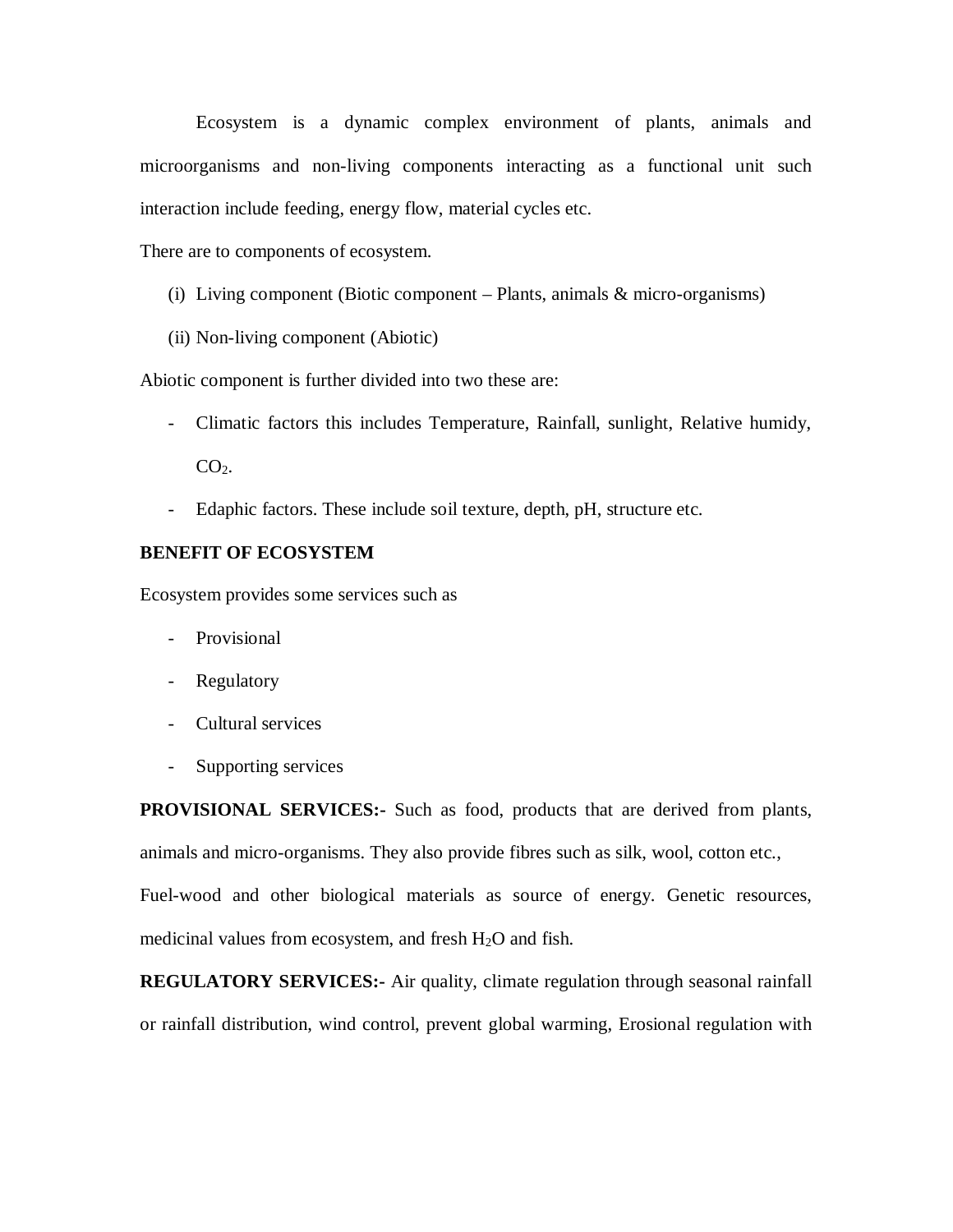the aid of vegetative cover, landscaping and trees, water purification, waste treatment, disease regulation etc.

**CULTURAL SERVICES:-** Tourism, spiritual and religious value, aesthetic value, educational value, heritage value, e.g, Erin-Ijesha water fall.

**SUPPORTING SERVICES:-** Production of mineral resources, photosynthesis and provision of raw materials.

## **BIOTIC FACTORS OF ECOSYSTEM**

These include the wild fauna and microorganisms.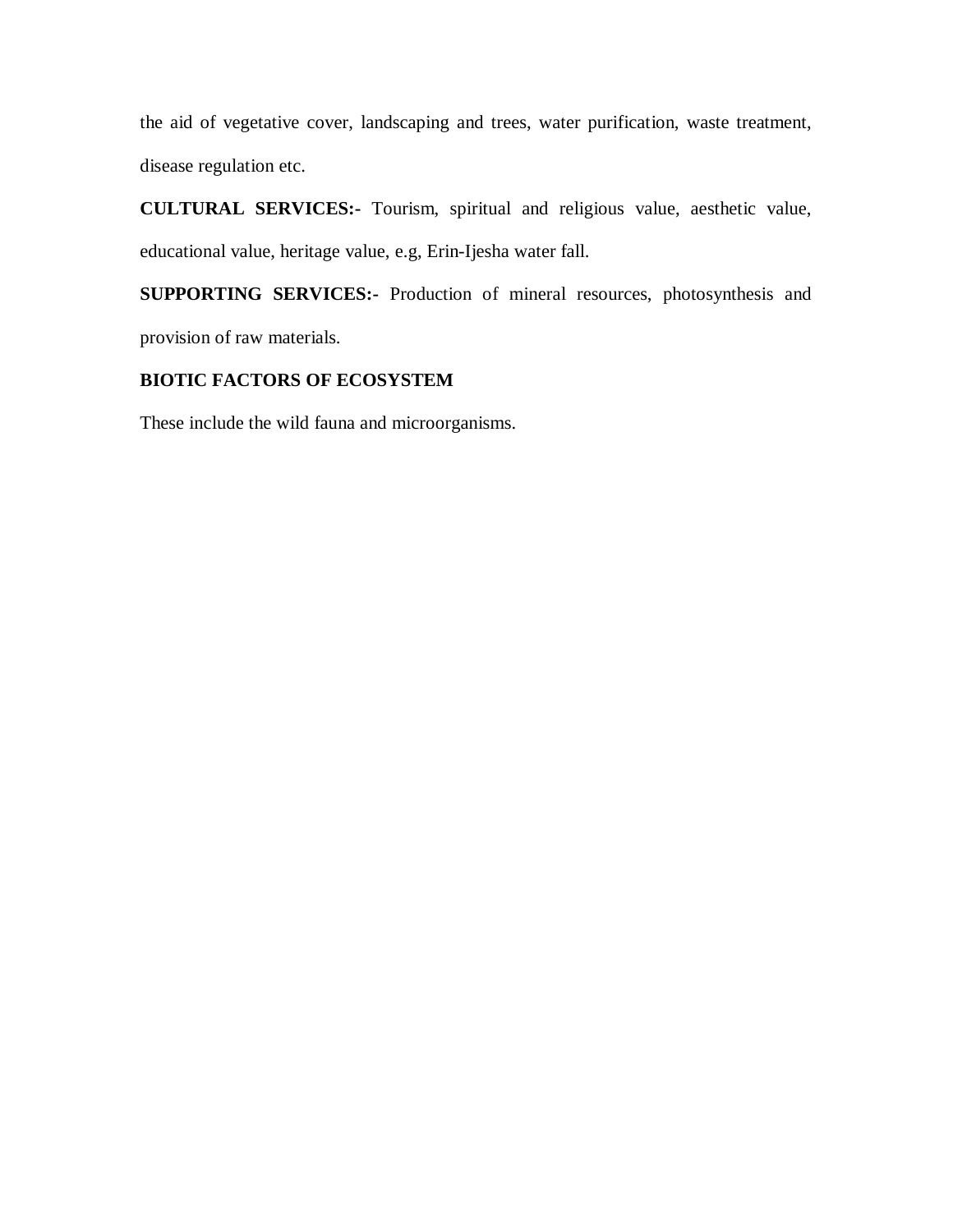### **CRITICALS FACTORS CAUSING ECOSYSTEM CHANGE**

Natural or human induced factors that directly or indirectly causing changes are called Drivers.

Drivers is divided into two

- 1. **INDIRECT DRIVERS: -** Such as demographic or population changes, changes in economic activities, socio-political factors, cultural (belief norm taboos) factors and technological change.
- 2. **DIRECT DRIVERS:** These affect the ecosystem directly such as fire, indiscriminate felling of trees, changing water course, introduction of foreign spp., pollution etc.

#### **DIFFERENT TYPES OF ECOSYSTEM**

- (1) Aquatic
- (2) Terrestrial
- (3) Aboreal
- (4) Mountane
- (5) Marine

#### **ENERGY FLOW**

The functioning of an ecosystem depends on an inflow of energy. This is provided by sunlight, for the most part, the energy quantity of which are captured by green plants are used for growth or metabolism or perhaps stored in chemical bonds, in the plant as starches, proteins and other components. Animals obtain their energy from sunlight directly in its transformed state, stored in chemical compounds within the plants that herbivores eat, carnivores in turn obtain their energy as third hand from the plant eaters.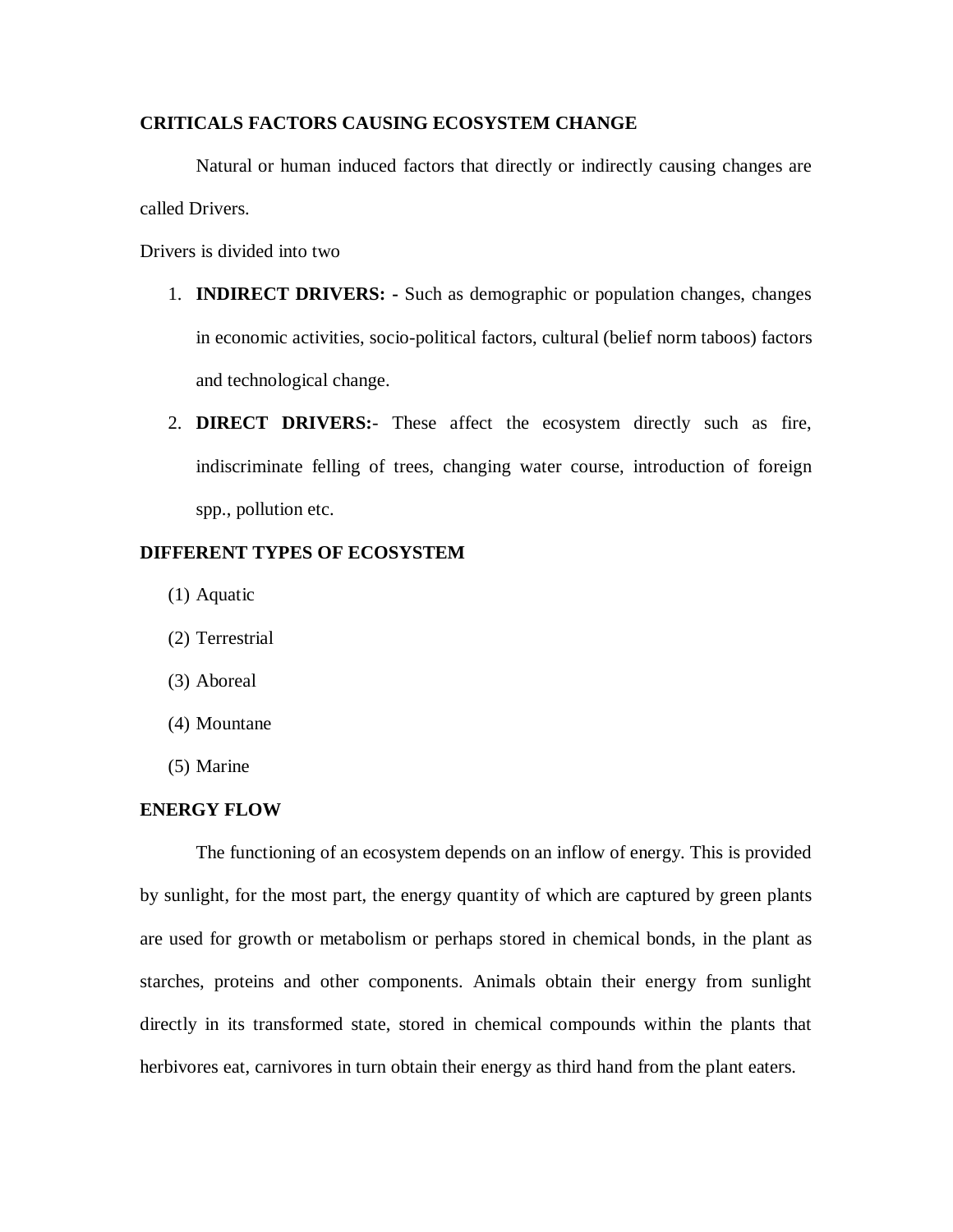## **FACTORS AFFECTING**

- Aquatic Ecosystem
- 1. Dredging
- 2. Overfishing
- 3. Oil spillage
- 4. Poisoning
- Terrestrial Ecosystem
- 1. Deforestation
- 2. Desertification
- 3. Grazing
- 4. Refuse dumping
- Fresh water Ecosystem
- 1. Dumping of refuse
- 2. Oil spillage
- 3. Pollution
- 4. Change of river course
- 5. Introduction of new spps.

### **ECOLOGY OF WATER**

Physical parameters of water

## Types of H2O bodies includes

(1) Fresh  $H_2O$  ecology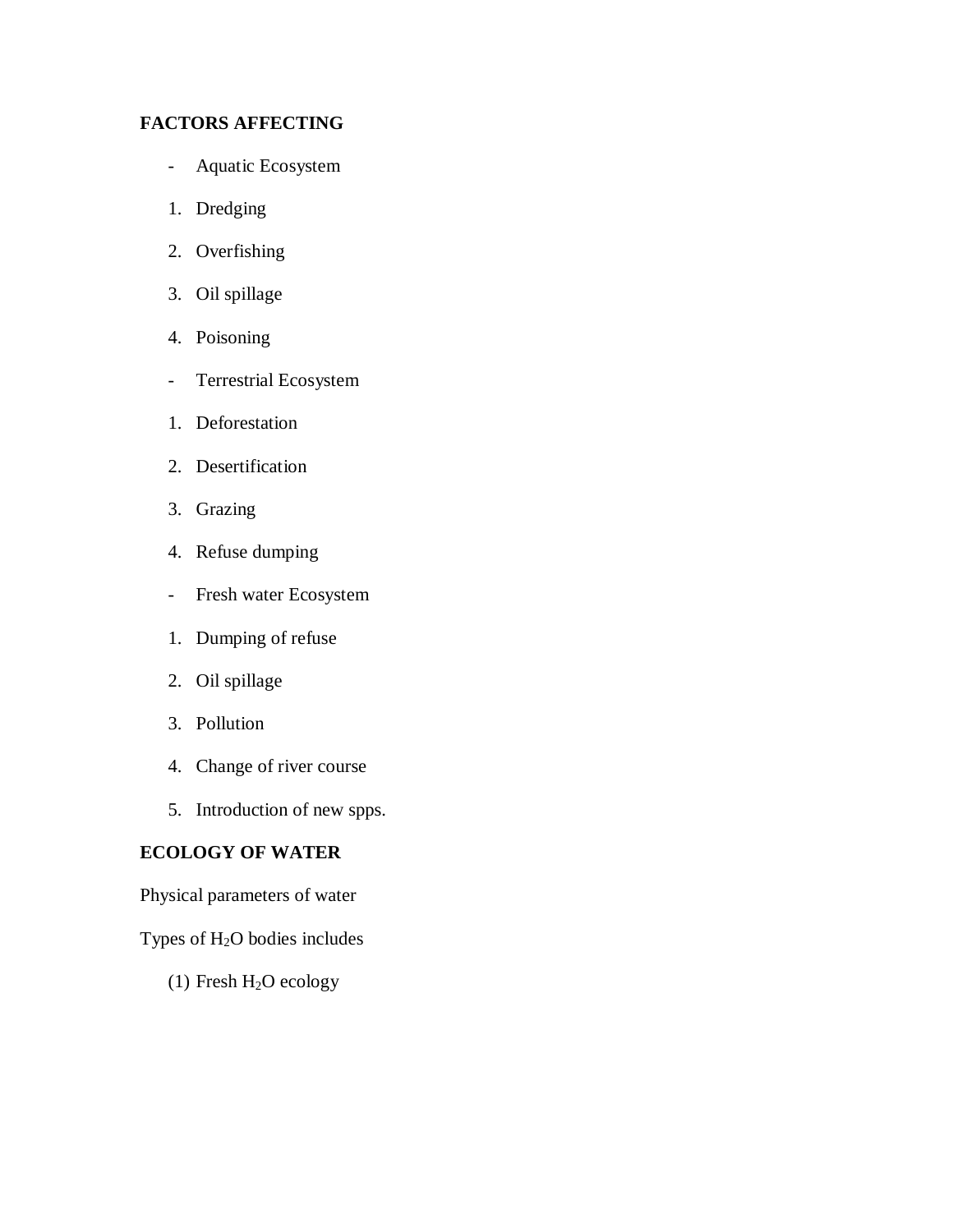#### **FACTORS AFFECTING FRESHWATER**

**DEPTH:**- Is the deepness of the water body. Depth of  $H_2O$  affect the physical and chemical characteristics of the H<sub>2</sub>O e.g. The excess of light penetration determine the temperature, transparency circulation patterns of the water, and most importantly extent of photosynthetic activities.

In shallow water bodies, light penetrates right to the bottom and warm up  $H_2O$ and this normally increases aquatic productivity. However, when  $H_2O$  is too shallow there is a tendency for the H<sub>2</sub>O to overheat, evaporate and dry up. In deeper H<sub>2</sub>O bodies, there is a mark difference between the temperatures of the upper layer in deep water bodies and that of the lower layer. This phenomenon is refers to as THERMAL STRACTIFICATION. The optimum depth for primary productivity in water environment is about 2m.

(1) **TEMPERATURE:-** Is the degree of hotness and/or coldness of the  $H_2O$  bodies. The temperature of  $H_2O$  body affect primary productivity. Temperature affect the physiology of the animals.Temperature affected the solubility of certain gases.

Temperature affect the toxicity or otherwise of certain compounds.

**LIGHT:-** Is a source of energy that stimulate the sensation of /or reception is a EMW.The major source of light to water bodies is from solar radiation. Light is responsible for photosynthesis, the food source is produced and dissolve oxygen.

 $6CO_2 + 6H_2O \longrightarrow C_6H_{12}O_6 + 6O_2$ 

Thermocline is a zone of sudden temperature changes.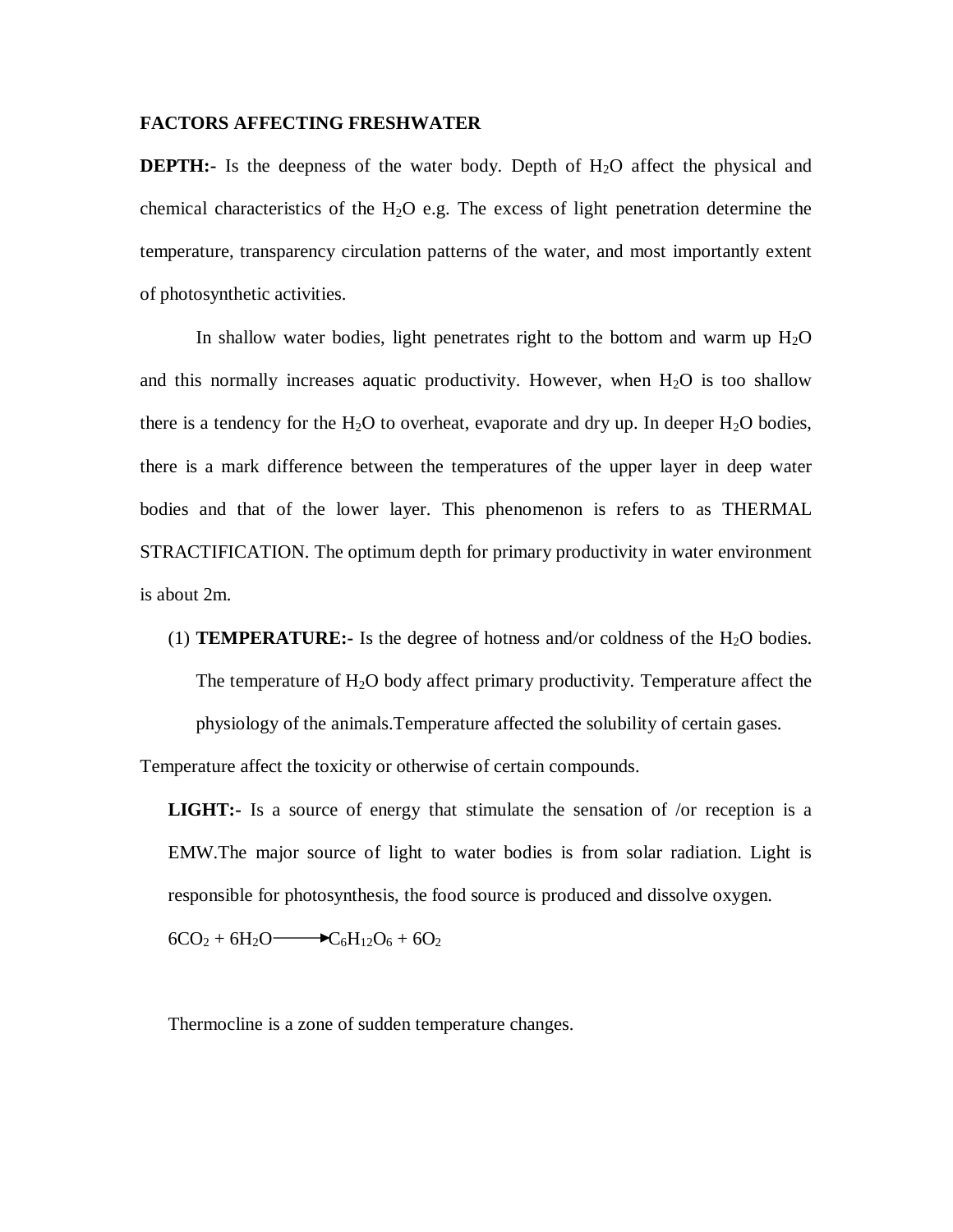- $(2)$  **Turbidity:** Is the extent of penetration of light in H<sub>2</sub>O. There are 2 types of turbidity.
- (1) Silt turbidity
- (2) Plankton turbidity

Planktons are microscopic and macroscopic aquatic organisms whose movement depends on the movement of  $H_2O$ . When they are plant they are referred to as phytoplankton e.g. Algae and when they are animals, they are referred to as zooplankton e.g. protozoans, cladoccoans, Rotifers, copepods, stracods.

### **IMPLICATION OF TURBIDITY**

It prevents the penetration of light:- if light is prevented, primary productivity is reduced. This results in the mass reduction of primary productivity. It also affect the mass reduction of dissolved oxygen.

Aquatic organisms are also affected by excessive turbidity causing smothering of eggs / larva forms and Blocking of respiratory surface.

#### **CHEMICAL PARAMETER**

(1) **Hydrogen ion concentration (pH)**:- pH of a water body is an indicator of level of acidity or basicity of  $H_2O$ . It has a range of 0-14 with 7 indicating that the water is neutral and figures above 7 shows the  $H_2O$  is pH basic and figures below 7 shows the  $H_2O$  is acidic pH is the negative logarithm of the molar hydrogen ion concentration log  $(H^+)$ . The important of pH in  $H_2O$  body is that it determines toxicity or otherwise of certain compounds in the  $H_2O$  body e.g. NH<sub>3</sub> (Ammonia) is the end product of the metabolism of proteins in aquatic organisms. Ammonia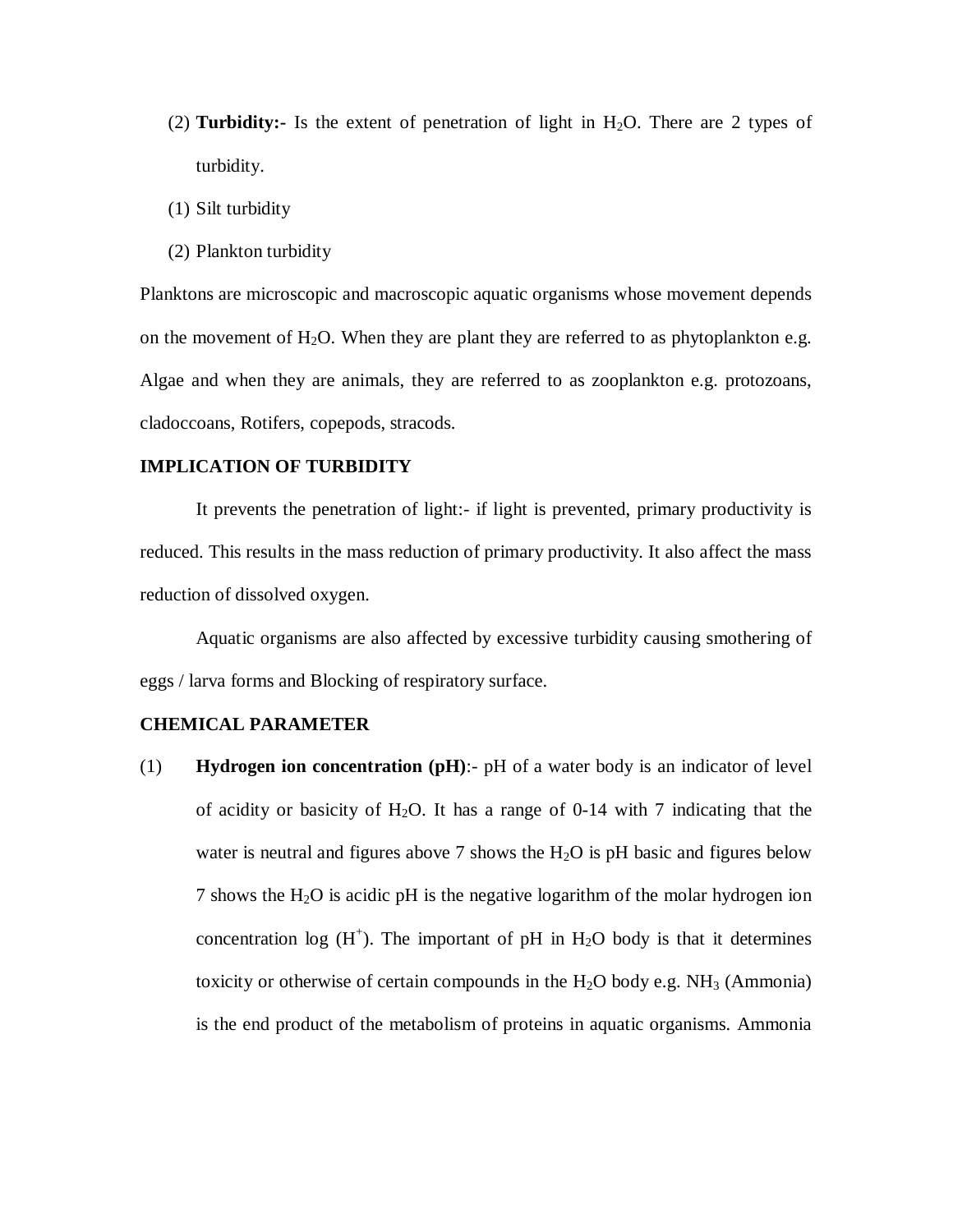is a highly toxic compound. In fish,  $NH<sub>3</sub>$  is excreted through dir gills, skin and urine.

 $NH<sub>3</sub> + H<sub>2</sub>O$  pH  $NH<sub>4</sub> + OH$ 

Oxygen:- oxygen get into water by  $H_2O$  air interaction and through photosynthesis. Dissolve oxygen in  $H_2O$  is used.

- (i) For aerobic respiration
- (ii) It is used by decomposing organisms
- (iii) For oxidation

Oxygen could also leave the  $H_2O$  if there is an increase in temperature because the solubility of oxygen is inversely related to temperature.

 $CO_2$ :- It get into H<sub>2</sub>O through aerobic respiration (By-product)  $CO_2$  affected the pH of the  $H<sub>2</sub>O$  because it dissolve in  $H<sub>2</sub>O$  to form the weak carbonic acid that could lowers the pH of the  $H_2O$ .

 $CO<sub>2</sub>$  dissolve in H<sub>2</sub>O through photosynthesis.

2. Through the formation of free  $CO<sub>2</sub>$ 

3. Through the formation of carbonic acid that reacts in  $H_2O$  to form carbonate  $(CO<sub>3</sub>)$ 

COD-Chemical oxygen Demand

That influences the hardness and alkalinity of  $H_2O$ 

**BIOCHEMICAL OXYGEN DEMAND:-** Is the loss of oxygen through biochemical processes like respiration, oxidation and other related processes  $H_2O$  while

COD:- Is the loss of oxygen in  $H_2O$  through chemical reactions that are not related to life e.g. rusting of metals.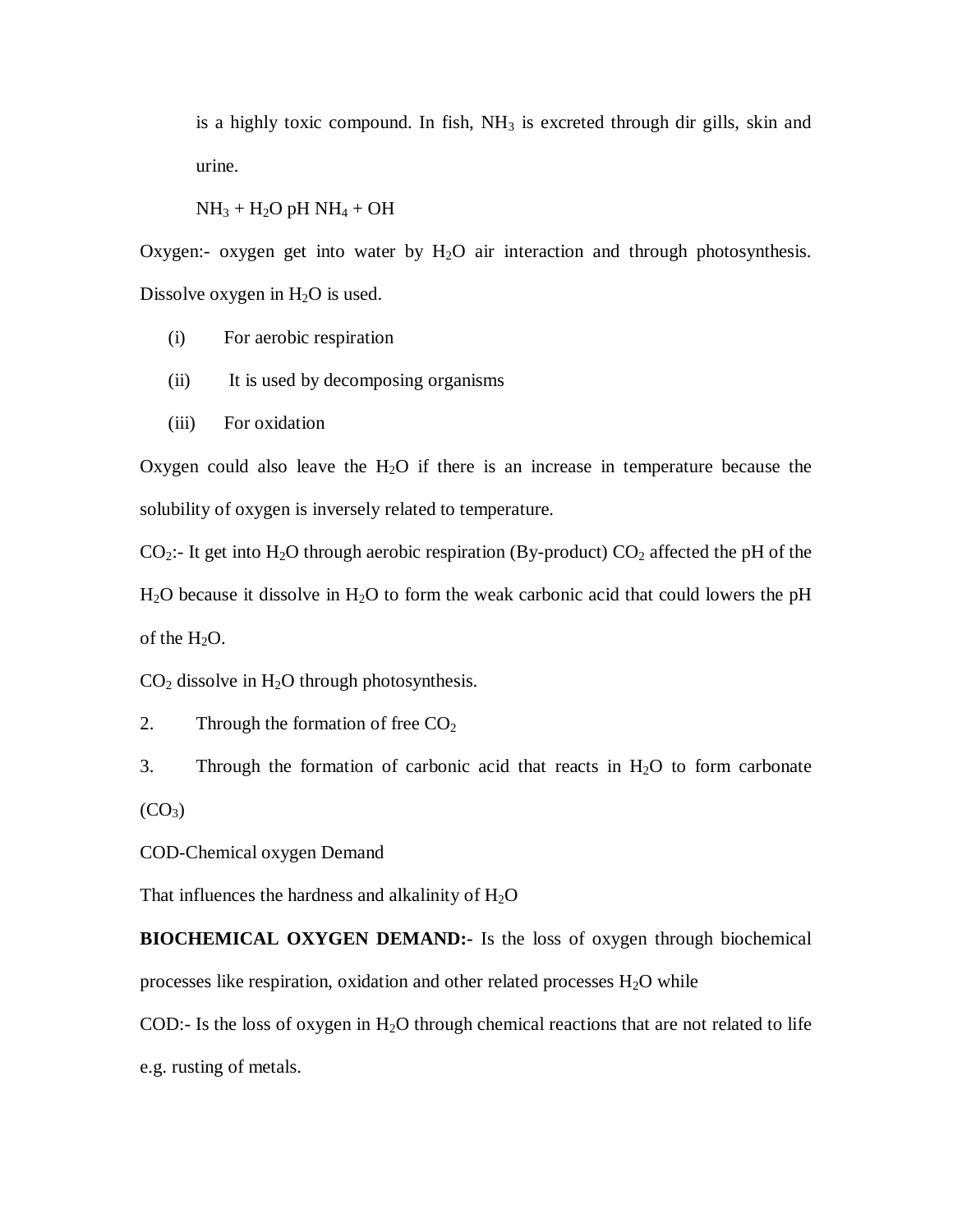**SALINITY of H<sub>2</sub>O:**- It affects the solubility of certain gases in H<sub>2</sub>O. It is known that increase in salinity could reduce the solubility of oxygen in  $H_2O$ .

**ALKALINITY:-** Is the quantity of base present in  $H_2O$ . Common bases found  $CO_3$ , and Berates. Alkalinity is determine by the amount of  $CO<sub>3</sub>$  in  $H<sub>2</sub>O$  and is expressed as millgram per liter of calcium carbonate.

**H2O HARDNESS:-** It is closely related to the alkalinity because there values are virtually the same but in the case of hardness we are mentioning the amount of alkaline earth metals in the  $H_2O$  e.g. Ca, Mg, Zn.

Hardness and alkalinity could normally determine the productivity in  $H_2O$ .

Too low alkalinity mean that the productivity will be low meanwhile an alkalinity of about  $120mg^{-1}$  is optimum for aquatic productivity.

### **THINGS TO LOOK FOR IN AQUATIC PLANTS**

Aquatic plants could be described as hygrophytes or hydrophytes.

Hygrophytes are plants that live in environment with high moisture content whereas hydrophytes are plants that spent dir entire life cycle in  $H_2O$ , the extreme are the group called xerophytes e.g. resurrection plant Jerusalem Archduke.

Aquatic plants could be emergent, suspended and floating plants.

#### **Examples of floating plants**

- (i) Salvinia
- (ii) H2O hyacinth (*Eihormia ccrassipess*), *Azolla pimata, pistia stratites.*

Suspended plants are the microscopic plants.

The Algae group.

Emergent is rooted to the bottom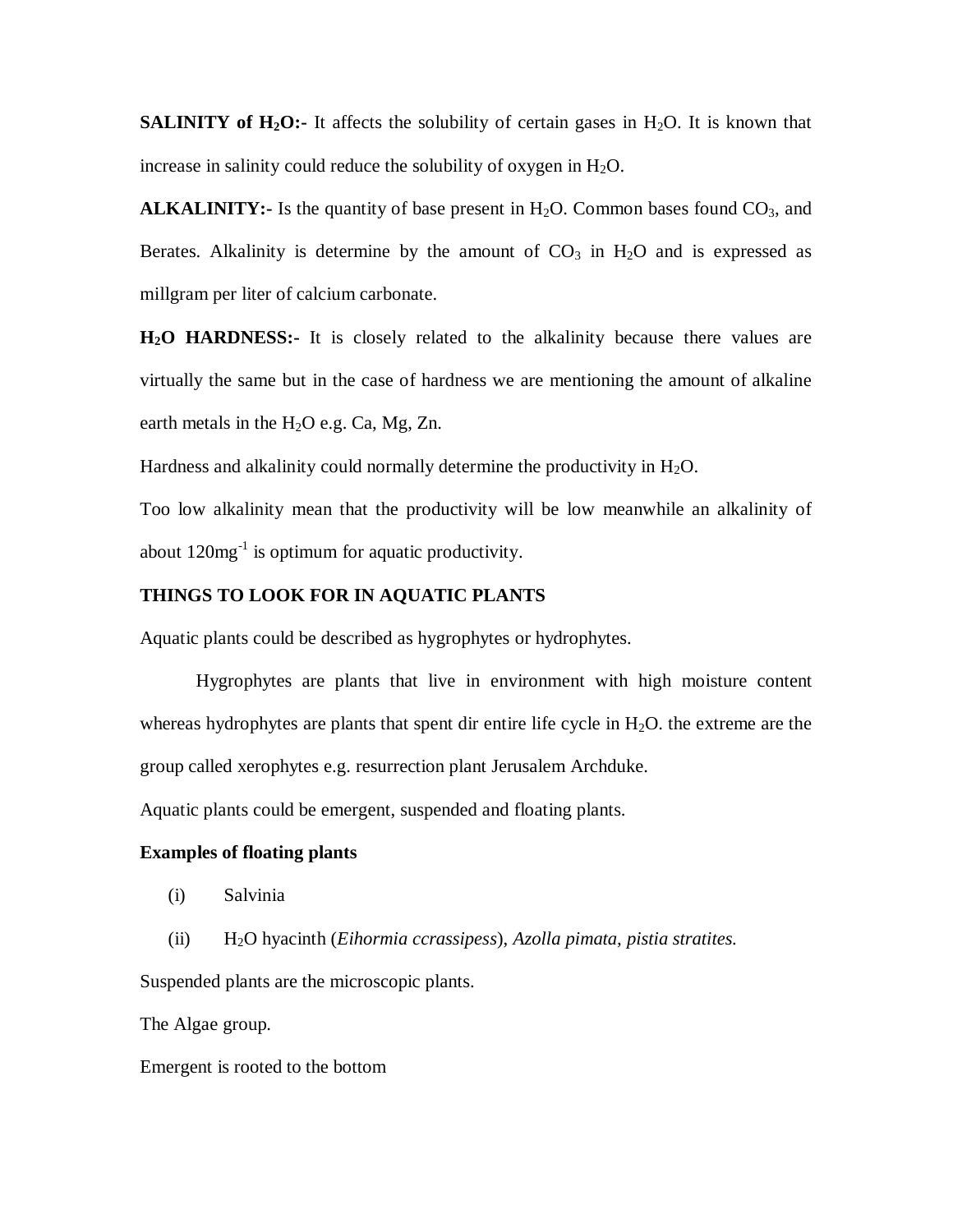They are found in shallow water environment e.g. Nymphia.

### **GEN. THINGS TO LOOK FOR IN AQUATIC PLANT**

- 1. The leavers are waxes:- The waxiness of the leaves is to protect against transpiration and saturation.
- 2. There are gas storage in the plants that play the role of gas exchange and floatation.
- 3. The surface area to the volume of the leaves is high. The reason is for floatation, exposure to light i.e. max light been incident to the leaves.

Some of the time, the leaves are hard, stiff upright or erect and this is because the plants need to stand up and get above others plants for access to sunlight and for protection from the water flow.

At times the leaves and stem are soft, this is to aid propagation as pieces will breakup and then re-grown.

The kind of root system is light and the advantage is that it ordinarily allows the plant to stand and capacity to recover from dessication very quickly i.e. to become fresh very quickly.

Aquatic plants also have the tendency to grow very rapidly even in an environment of minimal nutrient.

#### **IMPORTANCE OF GREEN ALGAE**

- 1. They are the base of the food pyramid. They are primary producer every small organisms feeds on them.
- 2. Through photosynthesis they liberate  $O_2$  that is the source of aerobic respiration in H<sub>2</sub>O. However, when dir is a bloom, they reduce the dissolve  $O_2$  in H<sub>2</sub>O at night and when light is subdue (cloudy), there is also an algae die-off.